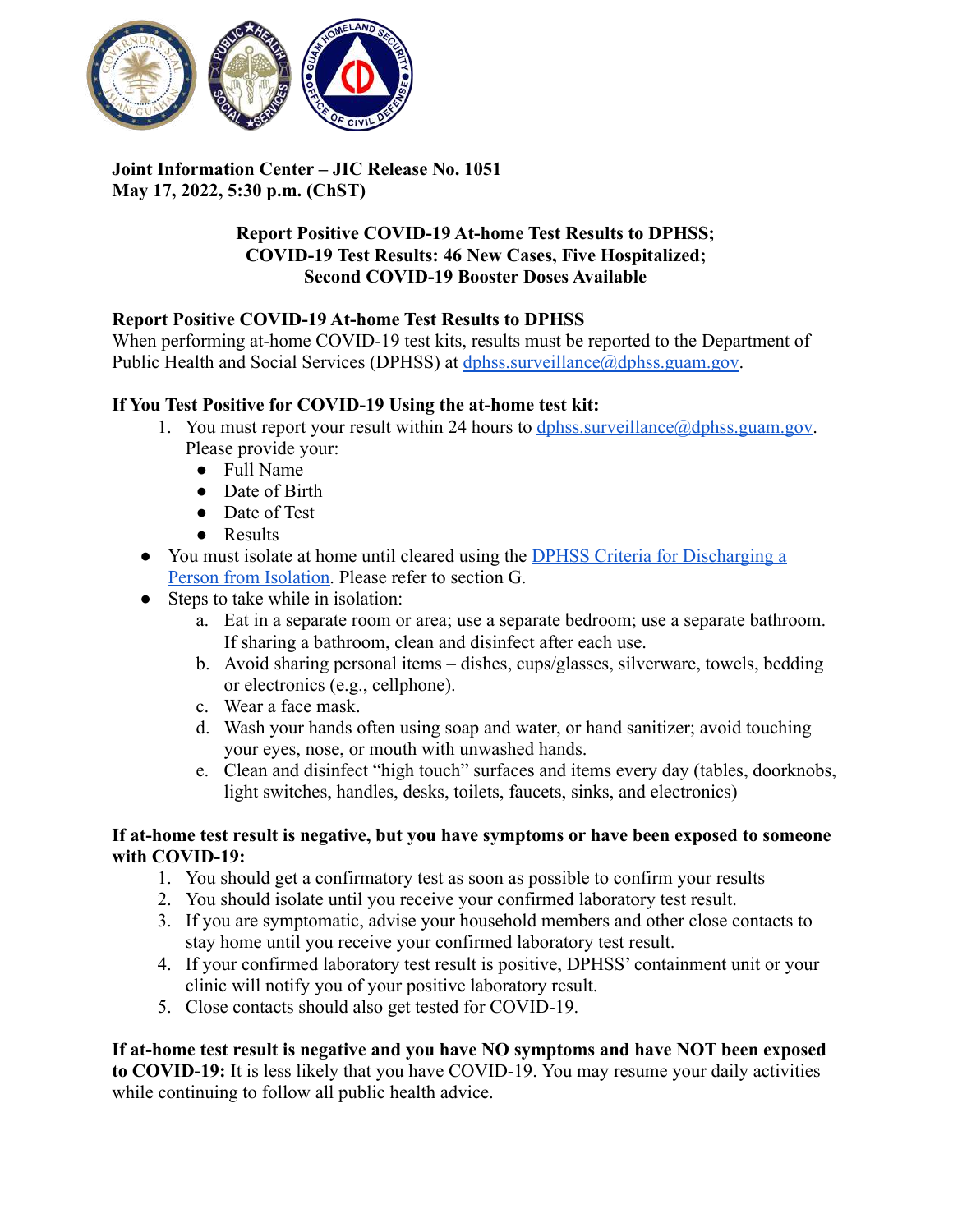## **COVID-19 Test Results: 46 New Cases Reported**

Today, DPHSS reported **46** new cases of COVID-19 from **1,026** specimens analyzed May 16, 2022. **13** of the cases reported today are through the Department of Defense. To date, there have been a total of **48,588** officially reported cases, **361** deaths, **208** cases in active isolation, and **48,019** not in active isolation.

| CENSUS as of 5 p.m.         | <b>GMH</b> | <b>GRMC</b> | <b>USNH</b> | <b>TOTAL</b> |
|-----------------------------|------------|-------------|-------------|--------------|
| COVID-19 Admission          |            |             |             |              |
| <b>Pediatric Admissions</b> |            |             |             |              |
| ICU                         |            |             |             |              |
| Ventilator                  |            |             |             |              |

#### **Five Hospitalized for COVID-19**

| <b>VACCINATION STATUS</b>   | <b>VACCINATED</b> | <b>UNVACCINATED</b> | INELIGIBLE (0-4 years old) |
|-----------------------------|-------------------|---------------------|----------------------------|
| Hospitalized                |                   |                     |                            |
| Total in Population*        | 136,565           | 5.042               | 12.229                     |
| Rate per 100,000 Population |                   | 20                  |                            |

Based on today's data, if we were to compare two (2) hypothetical populations of 100,000 people each, vaccinated versus unvaccinated, there would be 3 vaccinated people hospitalized for COVID-19 compared to 20 unvaccinated people hospitalized for COVID-19. The risk of being hospitalized for COVID-19 is about 7 times higher for the unvaccinated as compared to the vaccinated. \*Estimated population is based on DPHSS Immunization Program analysis of 2020 Census data. Updates are expected pending further Census 2020 data breakdown.

### **Second COVID-19 Booster Doses Available**

Second doses of the COVID-19 booster are available to individuals ages 12 years and older who are moderately or severely immunocompromised. Eligible individuals may choose to receive a second booster dose using an mRNA (Pfizer-BioNTech or Moderna) COVID-19 vaccine at least 4 months after the first booster dose.

Additionally, adults between the ages of 18 and 49 who are not moderately or severely immunocompromised and who received Janssen COVID-19 Vaccine as both their primary series dose and booster dose may receive a second booster dose using an mRNA COVID-19 vaccine at least 4 months after the Janssen booster dose. Adults ages 50 years and older could benefit from a second mRNA booster dose as they are at increased risk for severe COVID-19. Adults 50 years and older may choose to receive a second booster dose, if it has been at least 4 months after the first booster dose.

| <b>FREE COVID-19 VACCINATION CLINICS (AGES 5 AND OVER)</b><br>FIRST, SECOND AND BOOSTER SHOTS AVAILABLE - Pfizer-BioNTech, Moderna, Johnson & Johnson |                                                                                                                                                                                                                                        |  |
|-------------------------------------------------------------------------------------------------------------------------------------------------------|----------------------------------------------------------------------------------------------------------------------------------------------------------------------------------------------------------------------------------------|--|
| Mon. - Sat.<br>11 a.m. - 5 p.m.                                                                                                                       | Agana Shopping Center (2nd Floor) - Register: tinyurl.com/vaxquam<br>Walk-ins are welcome, but appointments will be expedited. Bring appointment confirmation and<br>proof of identity. Last appointment is 30 minutes before closing. |  |